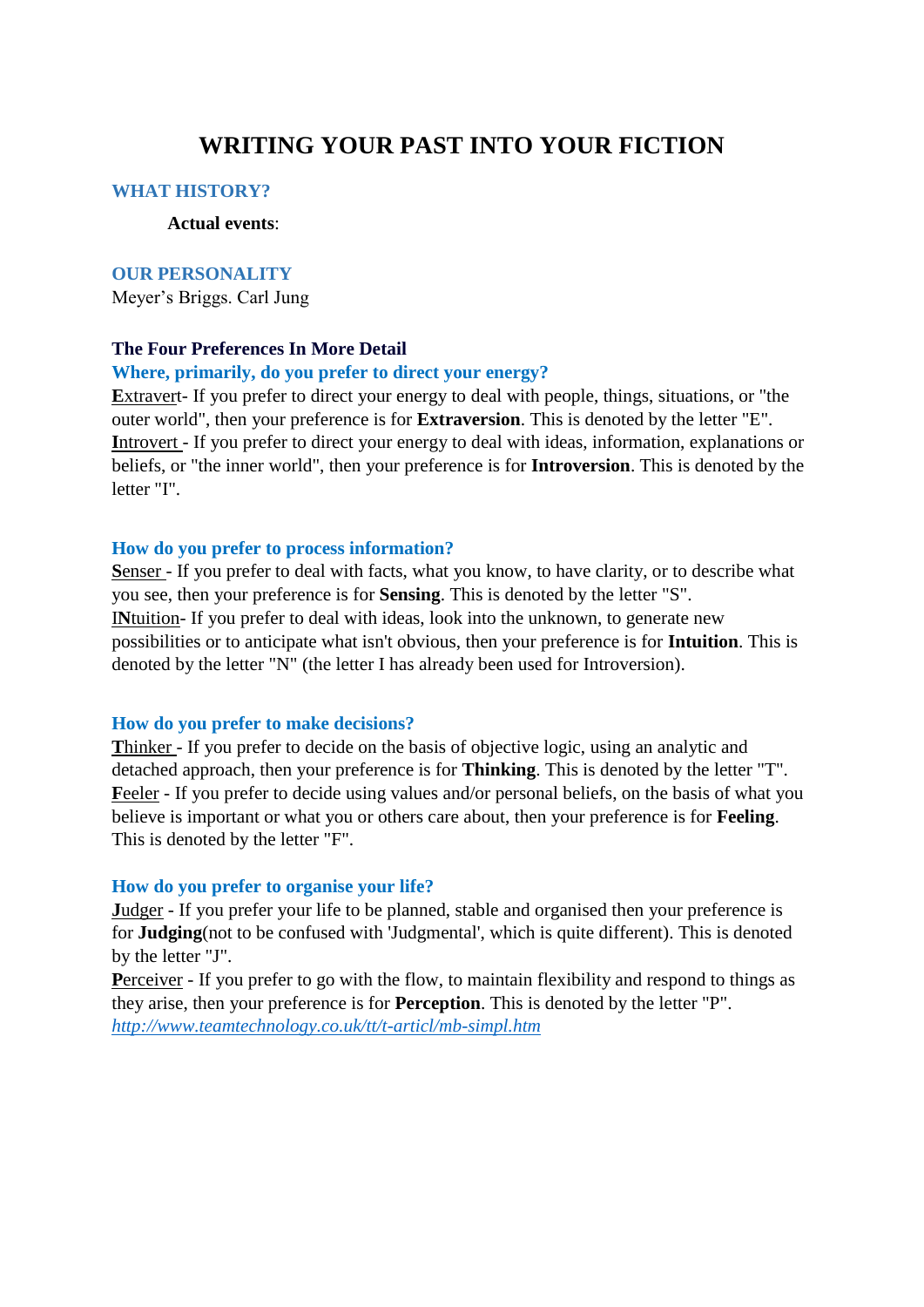| <b>ISTJ</b>                                                                                               | <b>ISFJ</b>                                                                                                         | <b>INFJ</b>                                                                                            | <b>INTJ</b>                                                                                                        |
|-----------------------------------------------------------------------------------------------------------|---------------------------------------------------------------------------------------------------------------------|--------------------------------------------------------------------------------------------------------|--------------------------------------------------------------------------------------------------------------------|
| "DOING WHAT SHOULD BE DONE"                                                                               | "A HIGH SENSE OF DUTY"                                                                                              | "AN INSPIRATION TO OTHERS"                                                                             | "EVERYTHING HAS ROOM FOR<br><b>IMPROVEMENT"</b>                                                                    |
| Organizer · Compulsive<br>Private · Trustworthy<br>Rules 'n Regs · Practical                              | Amiable . Works Behind the Scenes<br>Ready to Sacrifice . Accountable<br>Prefers "Doing"                            | Reflective/Introspective<br>Quietly Caring . Creative<br>Linguistically Gifted . Psychic               | Theory Based . Skeptical . "My Way"<br><b>High Need for Competency</b><br>Sees World as Chessboard                 |
| <b>MOST RESPONSIBLE</b>                                                                                   | <b>MOST LOYAL</b>                                                                                                   | <b>MOST CONTEMPLATIVE</b>                                                                              | <b>MOST INDEPENDENT</b>                                                                                            |
| <b>ISTP</b>                                                                                               | <b>ISFP</b>                                                                                                         | <b>INFP</b>                                                                                            | <b>INTP</b>                                                                                                        |
| "READY TO TRY ANYTHING ONCE"                                                                              | "SEES MUCH BUT SHARES LITTLE"                                                                                       | "PERFORMING NOBLE SERVICE<br><b>TO AID SOCIETY"</b>                                                    | "A LOVE OF PROBLEM SOLVING"                                                                                        |
| Very Observant . Cool and Aloof<br>Hands-on Practicality . Unpretentious<br><b>Ready for what Happens</b> | Warm and Sensitive . Unassuming<br>Short Range Planner . Good Team<br>Member<br>In Touch with Self and Nature       | <b>Strict Personal Values</b><br><b>Seeks Inner Order/Peace</b><br>Creative • Non-Directive • Reserved | <b>Challenges others to Think</b><br><b>Absent-minded Professor</b><br><b>Competency Needs . Socially Cautious</b> |
| <b>MOST PRAGMATIC</b>                                                                                     | <b>MOST ARTISTIC</b>                                                                                                | <b>MOST IDEALISTIC</b>                                                                                 | <b>MOST CONCEPTUAL</b>                                                                                             |
| <b>ESTP</b>                                                                                               | <b>ESFP</b>                                                                                                         | <b>ENFP</b>                                                                                            | <b>ENTP</b>                                                                                                        |
| "THE ULTIMATE REALIST"                                                                                    | "YOU ONLY GO AROUND ONCE IN LIFE"                                                                                   | "GIVING LIFE AN EXTRA SQUEEZE"                                                                         | "ONE EXCITING CHALLENGE<br><b>AFTER ANOTHER"</b>                                                                   |
| Unconventional Approach · Fun<br>Gregarious . Lives for Here and Now<br>Good at Problem Solving           | Sociable · Spontaneous<br>Loves Surprises . Cuts Red Tape<br>Juggles Multiple Projects/Events<br><b>Quip Master</b> | People Oriented · Creative<br>Seeks Harmony . Life of Party<br>More Starts than Finishes               | Argues Both Sides of a Point to Learn<br>Brinksmanship · Tests the Limits<br>Enthusiastic · New Ideas              |
| <b>MOST SPONTANEOUS</b>                                                                                   | <b>MOST GENEROUS</b>                                                                                                | <b>MOST OPTIMISTIC</b>                                                                                 | <b>MOST INVENTIVE</b>                                                                                              |
| <b>ESTJ</b>                                                                                               | <b>ESFJ</b>                                                                                                         | <b>ENFJ</b>                                                                                            | <b>ENTJ</b>                                                                                                        |
| "LIFE"S ADMINISTRATORS"                                                                                   | "HOST AND HOSTESSES<br>OF THE WORLD"                                                                                | "SMOOTH TALKING PERSUADER"                                                                             | "LIFE'S NATURAL LEADERS"                                                                                           |
| Order and Structure · Sociable<br>Opinionated . Results Driven<br>Producer · Traditional                  | Gracious · Good Interpersonal Skills<br>Thoughtful · Appropriate<br>Eager to Please                                 | Charlsmatic · Compassionate<br><b>Possibilities for People</b><br>Ignores the Unpleasant · Idealistic  | Visionary · Gregarious ·<br>Argumentative<br>Systems Planners · Take Charge<br>Low Tolerance for Incompetency      |
| <b>MOST HARD CHARGING</b>                                                                                 | <b>MOST HARMONIZING</b>                                                                                             | <b>MOST PERSUASIVE</b>                                                                                 | <b>MOST COMMANDING</b>                                                                                             |

© Otto Kroeger Associates, 1997

**Our spiritual journey and lessons learned**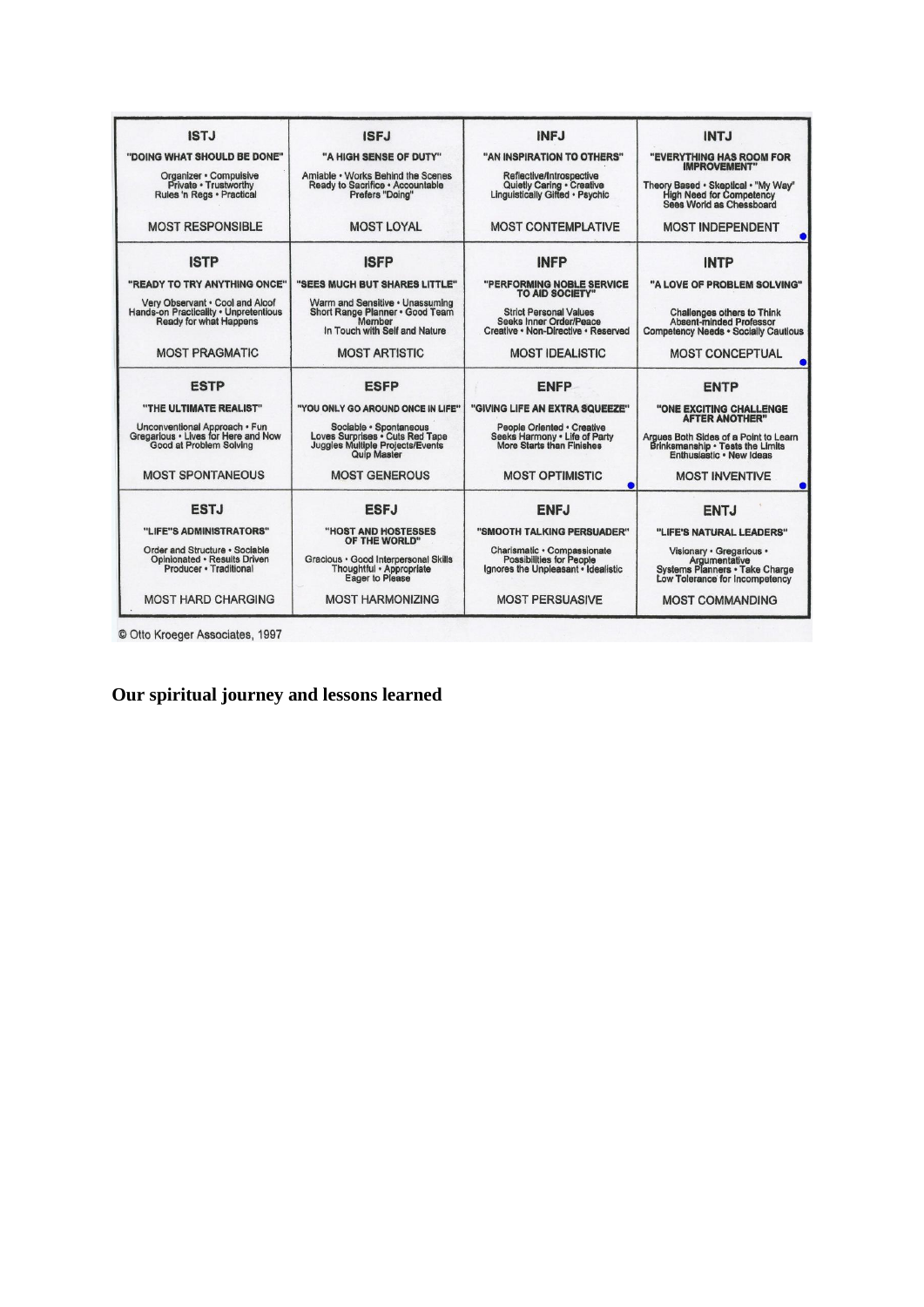**The stories of people around us:**



**The Unconscious Leaking into Fiction**

**CAUTIONS**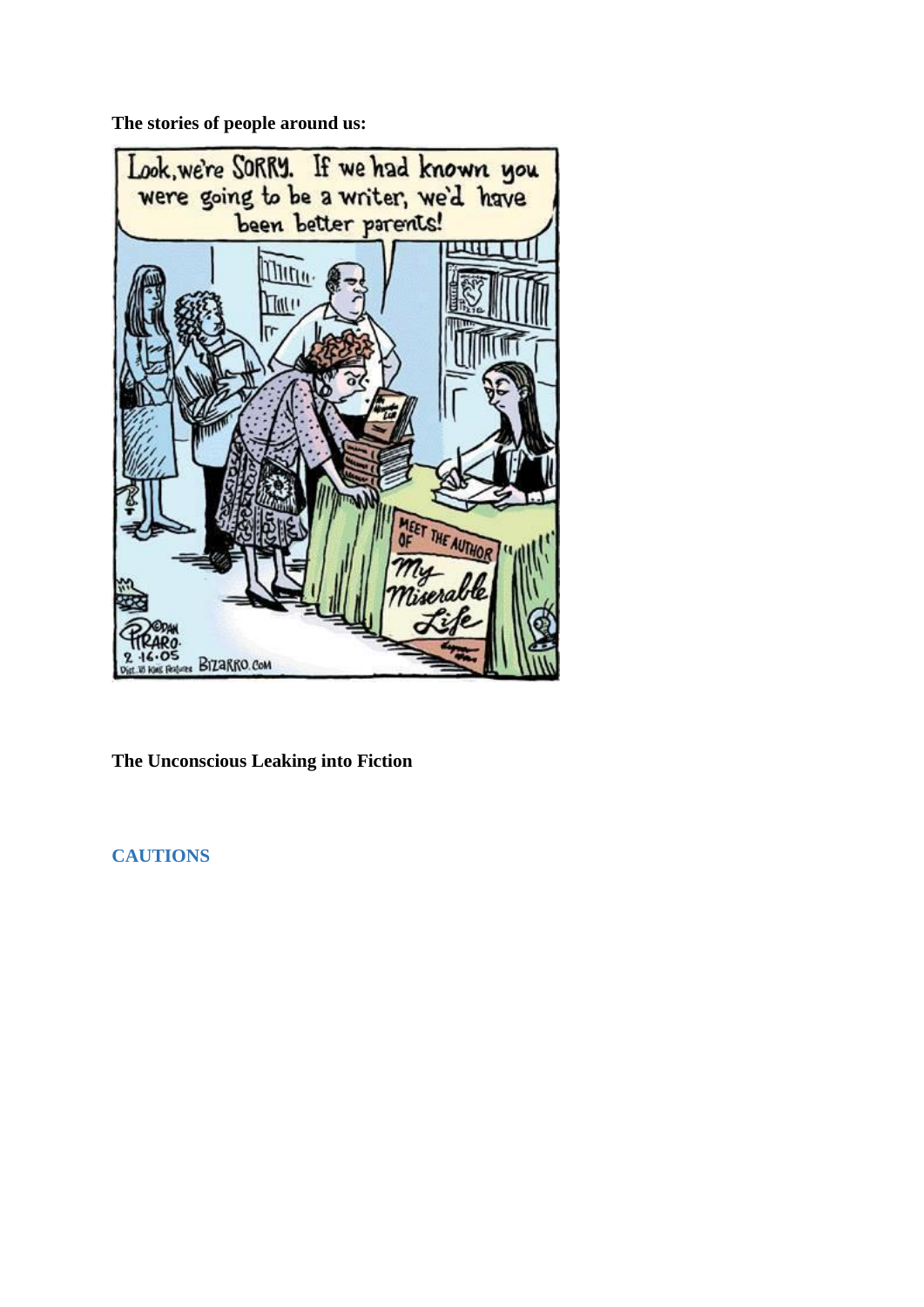# **ISTJ**

Quiet, serious, earn success by thoroughness and dependability. Practical, matter-of-fact, realistic, and responsible. Decide logically what should be done and work toward it steadily, regardless of distractions. Take pleasure in making everything orderly and organized - their work, their home, their life. Value traditions and loyalty.

# ISFJ

Quiet, friendly, responsible, and conscientious. Committed and steady in meeting their obligations. Thorough, painstaking, and accurate. Loyal, considerate, notice and remember specifics about people who are important to them, concerned with how others feel. Strive to create an orderly and harmonious environment at work and at home.

## INFJ

Seek meaning and connection in ideas, relationships, and material possessions. Want to understand what motivates people and are insightful about others. Conscientious and committed to their firm values. Develop a clear vision about how best to serve the common good. Organized and decisive in implementing their vision.

# INTJ

Have original minds and great drive for implementing their ideas and achieving their goals. Quickly see patterns in external events and develop long-range explanatory perspectives. When committed, organize a job and carry it through. Skeptical and independent, have high standards of competence and performance - for themselves and others.

## ISTP

Tolerant and flexible, quiet observers until a problem appears, then act quickly to find workable solutions. Analyze what makes things work and readily get through large amounts of data to isolate the core of practical problems. Interested in cause and effect, organize facts using logical principles, value efficiency.

## ISFP

Quiet, friendly, sensitive, and kind. Enjoy the present moment, what's going on around them. Like to have their own space and to work within their own time frame. Loyal and committed to their values and to people who are important to them. Dislike disagreements and conflicts, do not force their opinions or values on others.

## INFP

Idealistic, loyal to their values and to people who are important to them. Want an external life that is congruent with their values. Curious, quick to see possibilities, can be catalysts for implementing ideas. Seek to understand people and to help them fulfill their potential. Adaptable, flexible, and accepting unless a value is threatened.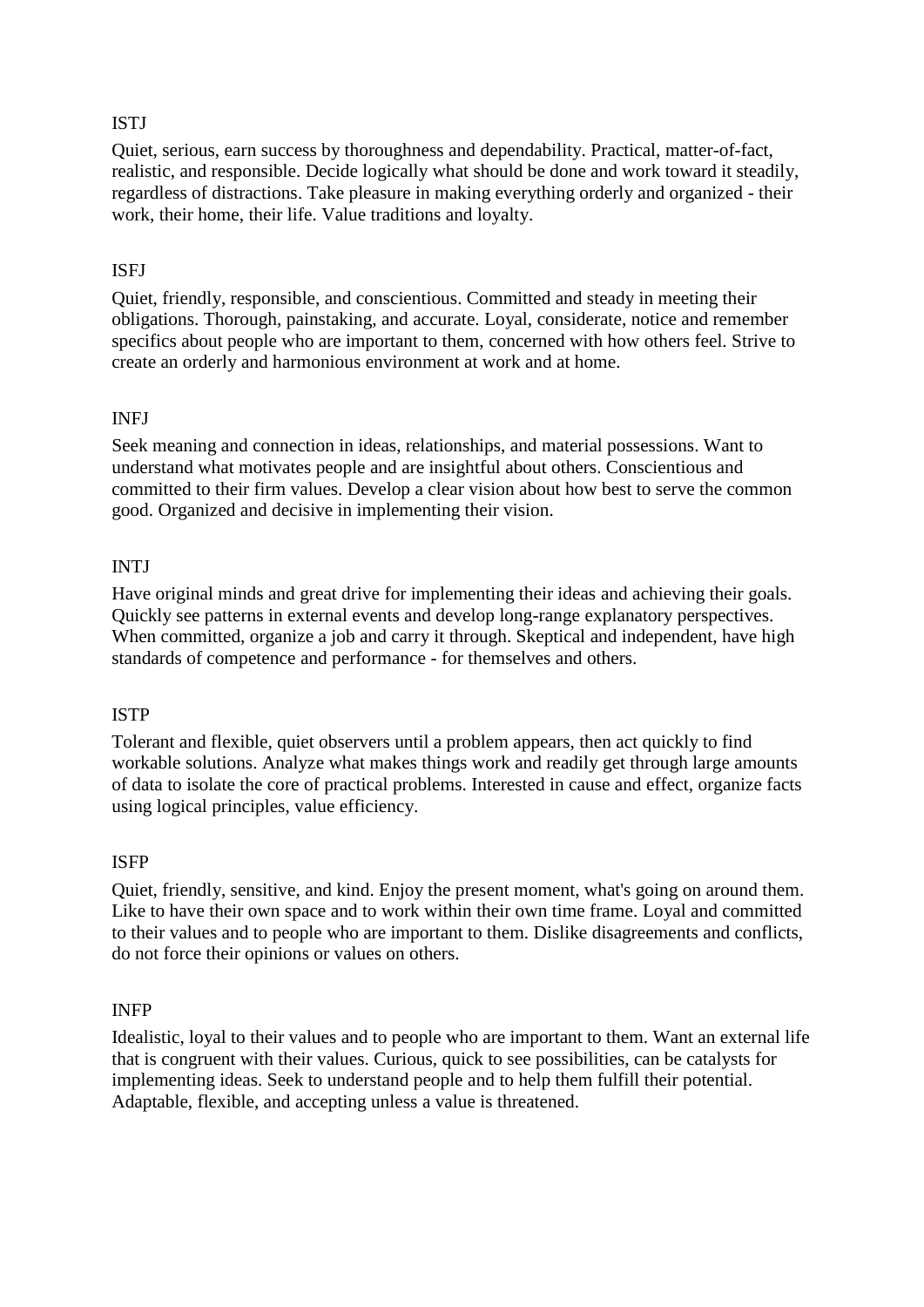# INTP

Seek to develop logical explanations for everything that interests them. Theoretical and abstract, interested more in ideas than in social interaction. Quiet, contained, flexible, and adaptable. Have unusual ability to focus in depth to solve problems in their area of interest. Skeptical, sometimes critical, always analytical.

# **ESTP**

Flexible and tolerant, they take a pragmatic approach focused on immediate results. Theories and conceptual explanations bore them - they want to act energetically to solve the problem. Focus on the here-and-now, spontaneous, enjoy each moment that they can be active with others. Enjoy material comforts and style. Learn best through doing.

## **ESFP**

Outgoing, friendly, and accepting. Exuberant lovers of life, people, and material comforts. Enjoy working with others to make things happen. Bring common sense and a realistic approach to their work, and make work fun. Flexible and spontaneous, adapt readily to new people and environments. Learn best by trying a new skill with other people.

#### ENFP

Warmly enthusiastic and imaginative. See life as full of possibilities. Make connections between events and information very quickly, and confidently proceed based on the patterns they see. Want a lot of affirmation from others, and readily give appreciation and support. Spontaneous and flexible, often rely on their ability to improvise and their verbal fluency.

#### ENTP

Quick, ingenious, stimulating, alert, and outspoken. Resourceful in solving new and challenging problems. Adept at generating conceptual possibilities and then analyzing them strategically. Good at reading other people. Bored by routine, will seldom do the same thing the same way, apt to turn to one new interest after another.

## **ESTI**

Practical, realistic, matter-of-fact. Decisive, quickly move to implement decisions. Organize projects and people to get things done, focus on getting results in the most efficient way possible. Take care of routine details. Have a clear set of logical standards, systematically follow them and want others to also. Forceful in implementing their plans.

#### **ESFJ**

Warmhearted, conscientious, and cooperative. Want harmony in their environment, work with determination to establish it. Like to work with others to complete tasks accurately and on time. Loyal, follow through even in small matters. Notice what others need in their dayby-day lives and try to provide it. Want to be appreciated for who they are and for what they contribute.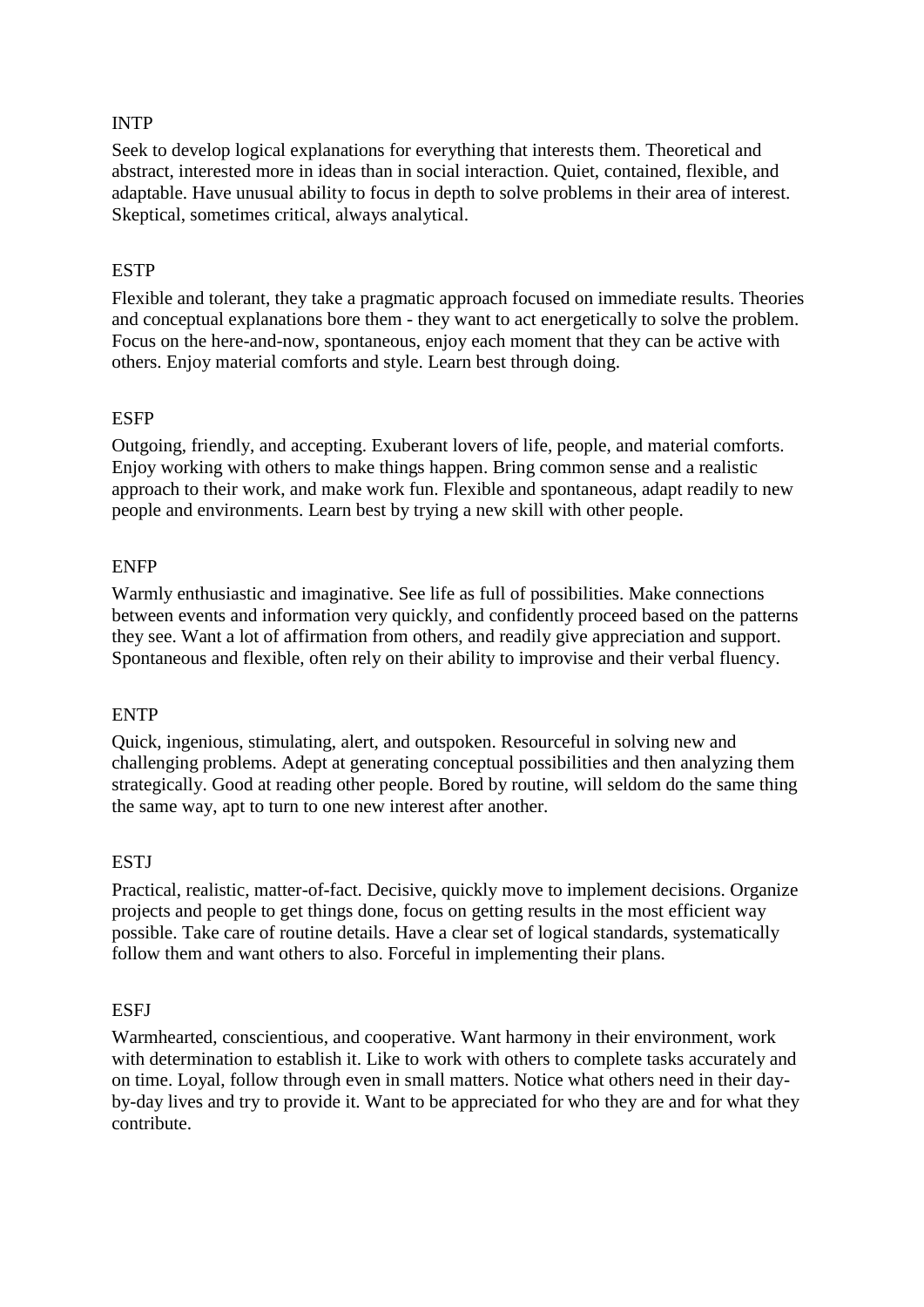# ENFJ

Warm, empathetic, responsive, and responsible. Highly attuned to the emotions, needs, and motivations of others. Find potential in everyone, want to help others fulfill their potential. May act as catalysts for individual and group growth. Loyal, responsive to praise and criticism. Sociable, facilitate others in a group, and provide inspiring leadership.

# **ENTJ**

Frank, decisive, assume leadership readily. Quickly see illogical and inefficient procedures and policies, develop and implement comprehensive systems to solve organizational problems. Enjoy long-term planning and goal setting. Usually well informed, well read, enjoy expanding their knowledge and passing it on to others. Forceful in presenting their ideas.

Excerpted from Introduction to Type® by Isabel Briggs Myers published by CPP. Inc. Used with permission.